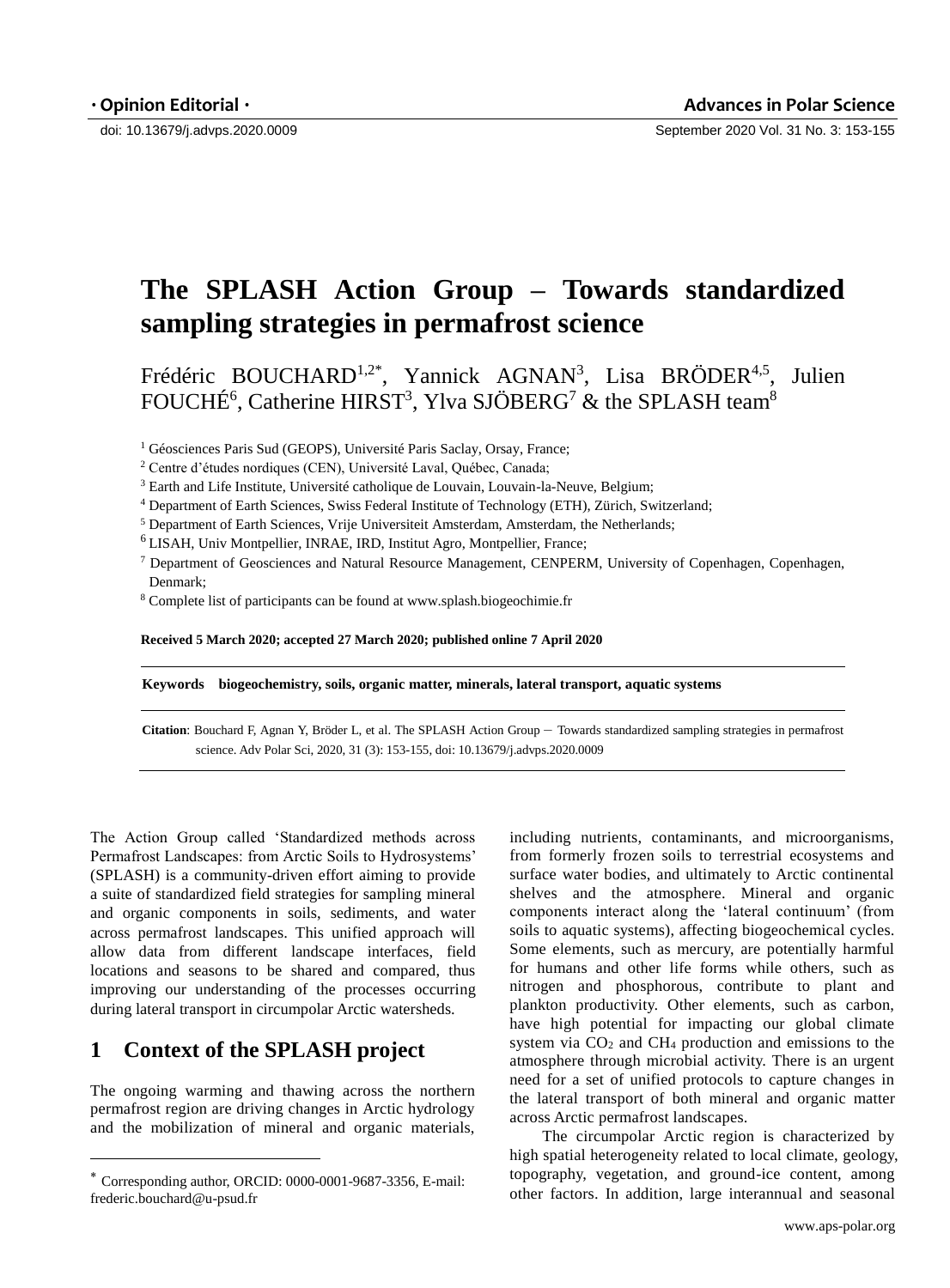variations in physical, chemical, and biological processes affect the behaviour of mineral and organic components in soils and water bodies. These spatial and temporal challenges add another layer of complexity to our understanding of mineral-organic interactions in permafrost-dominated systems. Standardized sampling strategies, applied uniformly in different seasons and locations, could help to overcome these challenges.

SPLASH is a new international, transdisciplinary initiative (2020–2022) funded by the International Permafrost Association (IPA) as a targeted Action Group (https://ipa.arcticportal.org/activities/action-groups). It is led by a Coordinating Committee exclusively composed of early-career researchers (ECRs), in collaboration with more than 30 other members from 11 countries (both ECRs and senior experts, referred to as the SPLASH team). The idea is not to 'reinvent the wheel', but rather to coordinate with existing broad-scale research initiatives and networks, such as T-MOSAiC, H2020 Nunataryuk,

IPaC, or the Permafrost Carbon Network. This will contribute to the ongoing effort on standardizing sampling strategies, improving data comparison, synthesis, and upscaling of results.

## **2 Disentangling mineral-organic complexities**

To summarise the task, we visualise the mineral and organic permafrost pools as balls of wool (Figure 1). Upon permafrost thaw, a portion of this pool is unraveled across the landscape as solid, dissolved, and gaseous fractions represented as threads. These threads are intertwined via mineral-organic interactions during transport. At key interfaces, we picture these interactions as hypothetical knots where exchanges between solid, dissolved, and gaseous fractions can be sampled and their interactions can be detected. SPLASH aims at sharing and



Figure 1 The mineral and organic permafrost pools.

standardizing field strategies for mineral and organic sampling in order to understand – and thus unravel – these knots in the landscape.

This unified approach will allow us to overcome the following challenges: (1) identifying interfaces where detectable changes in mineral and organic components occur; (2) allowing spatial comparison of these detectable changes; (3) capturing temporal (inter-/intra-annual) variations at these interfaces.

## **3 We need your help**

To help us gather important information and design standardized approaches for this Action Group, we prepared a brief online survey to collect input from researchers who sample along the soil-to-hydrosystem continuum [\(click here to access the survey\)](https://docs.google.com/forms/d/e/1FAIpQLScNXbcskxqz-XYZR6EDzNDDzCzEzyHgSAxIY221dkKUXTin4A/viewform).

The survey asks about the 'WHAT, WHERE, and WHEN' of field sampling across permafrost landscapes,